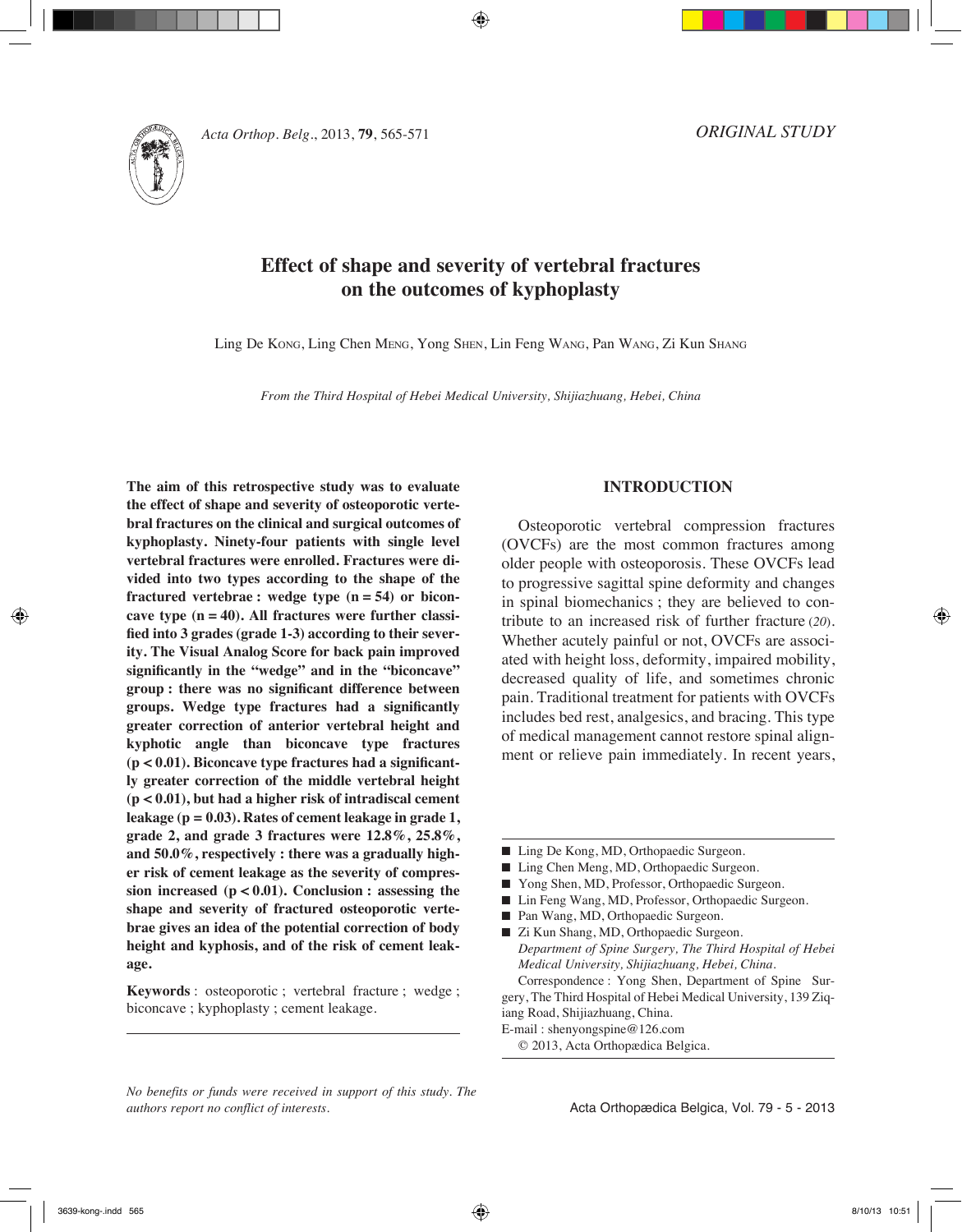vertebroplasty (VP) and kyphoplasty (KP) have become accepted options. As a minimally invasive procedure, vertebroplasty is being used successfully for pain relief (*21*), but this technique makes no specific attempt to restore the height of the collapsed vertebral body. On the other hand, kyphoplasty is designed to restore the vertebral body back toward its original height (*3,11,15*). Several previous studies have shown that this surgical procedure has a significant advantage over vertebroplasty in terms of kyphosis correction, vertebral height restoration, and cement leakage prevention through the use of an inflatable bone tamp (*2,13,24*).

Forms of fractured vertebrae vary from person to person. The authors hypothesized that the clinical and radiological outcomes of kyphoplasty may be associated with morphological structures of the fractured vertebrae. To the best of their knowledge, though various morphometric investigations have been made to detect OVCFs (*4,7,17*). relatively few studies have reported surgical outcomes of kyphoplasty according to the morphology of the affected vertebrae (*9*). The authors made an effort to investigate if the shape and the severity of the compression would affect clinical and surgical outcomes of kyphoplasty in the treatment of OVCFs.

#### **PATIENTS AND METHODS**

#### **Inclusion and exclusion criteria**

Were included in this study all patients older than 55, who had a kyphoplasty between May 2008 and January 2011 for a single level vertebral compression fracture due to primary osteoporosis. Were excluded : pathologic fractures due to metastasis or myeloma, active infections, patients with uncorrected therapeutic anticoagulation, cases with severe compression or even destruction of the posterior wall, or with major retropulsion of bony fragments into the spinal canal. The study was approved by the institutional review board.

This led to a total of 94 (71 females, 23 males) cases : 54 wedge type fractures and 40 biconcave, all between T6 and L4. Demographic data and results of classification are presented in Table I : the two groups were similar with regard to age, gender, age of fracture, BMI, spinal BMD, location of fractured vertebrae, and severity of compression. Pain complaints never exceeded 3 months.

#### **Surgical technique**

Surgery was performed under local anaesthesia with the patient in the prone position. Biplane fluoroscopy was used throughout the procedure. Kyphoplasty was carried out as previously described (*6*). Briefly, two 11- or 13-gauge needles were inserted into the posterior part of the fractured vertebral body, percutaneously and transpedicularly. Subsequently, two appropriate inflatable bone tamps (IBTs) (Kyphon Inc., Sunnyvale, CA, USA) were slid through the needles into the anterior two-thirds of the vertebral body. They were then inflated under fluoroscopic and manometric control. Inflation was continued until the vertebral body height was restored. The balloon was then deflated and withdrawn, and the cavity within the fractured vertebra was filled up with bone cement. Most patients were discharged the next day. All patients were treated with bisphosphonates, calcitonin and vitamin D. They were followed-up at 3, 6 and 12 months.

#### **Outcome measures**

A visual analog scale (VAS) from 1 to 10 (10 : worst possible pain) was used to quantify pain before surgery, one day after surgery and at each follow-up appointment.

#### **Imaging**

All patients in this retrospective study underwent preoperative magnetic resonance imaging (MRI) to determine the presence of compression fractures, and to check if the back pain was related to the location of the OVCFs on MRI. Routine anteroposterior and lateral radiographs of the spine were obtained with the patient in the supine position before and after surgery. Preoperative and postoperative radiographs were compared to assess radiological outcomes.

*Kyphosis.* The kyphotic angle was formed by the superior and inferior endplates of the fractured vertebra (Fig. 1). The preoperative kyphotic angle minus the postoperative kyphotic angle equaled the kyphosis correction.

*Height.* Six points were used to derive the anterior height (Ha), the middle height (Hm) and the posterior height (Hp) of the vertebral body (Fig. 1). This allowed to calculate :

Vertebral height as a percentage of normal = (height of the affected vertebra/mean height of the upper and lower vertebrae) ×100%

*Classification of fractured vertebrae.* According to the shape of the fractured vertebrae on preoperative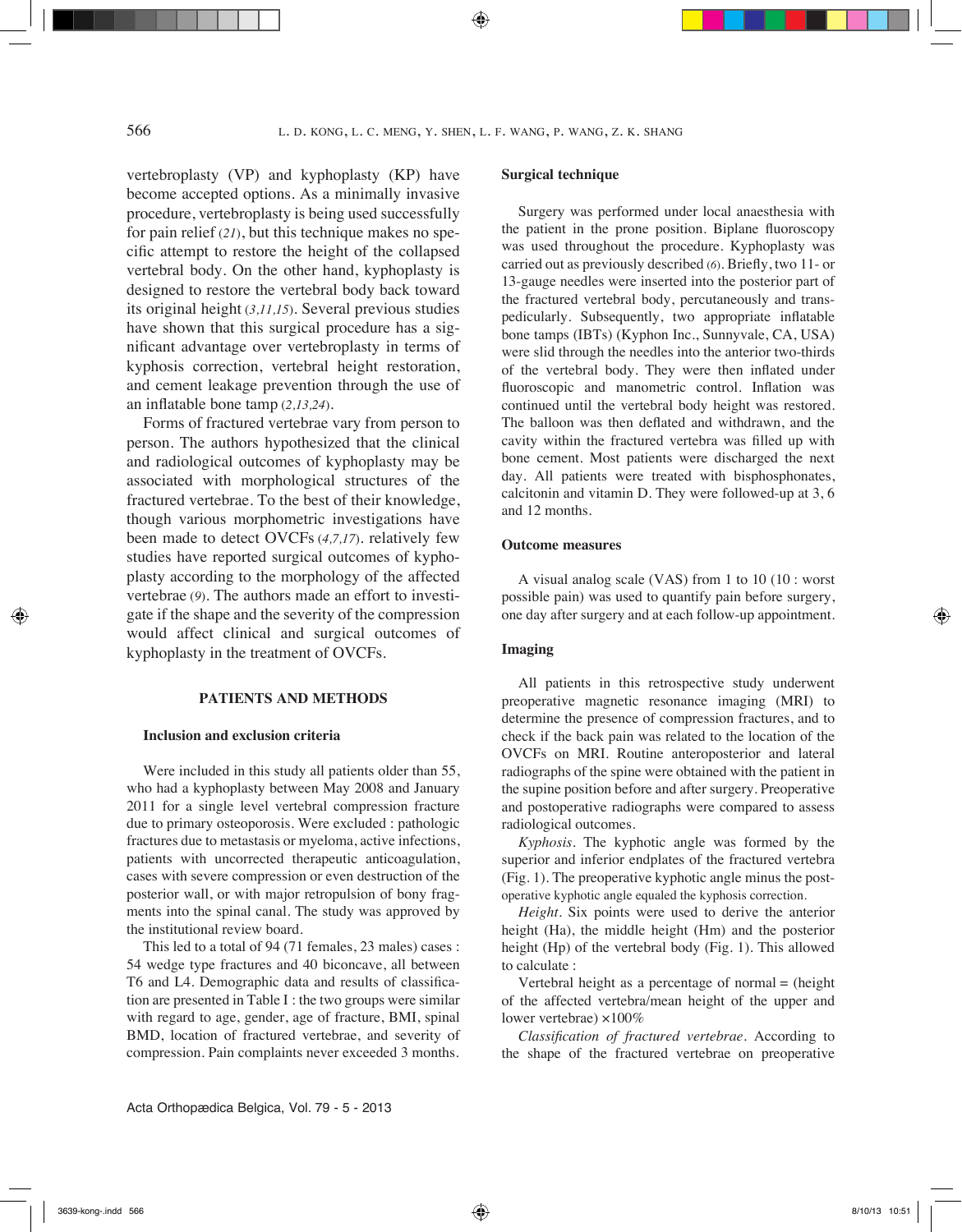| <i>mandonnon</i> or the beau, population |                                 |                                |      |  |  |  |  |
|------------------------------------------|---------------------------------|--------------------------------|------|--|--|--|--|
|                                          | Wedge type                      | Biconcave type                 |      |  |  |  |  |
| No. patients                             | 54                              | 40                             |      |  |  |  |  |
| Age (year) (range)                       | $68.4 \pm 7.2$ (55-85)          | $67.7 \pm 8.0$ (55-88)         | 0.66 |  |  |  |  |
| Sex (male: female)                       | 14:40                           | 9:31                           | 0.81 |  |  |  |  |
| Age of fracture (day) (range)            | $11.0 \pm 6.8$ (3-28)           | $11.8 \pm 6.5$ (3-28)          | 0.55 |  |  |  |  |
| BMI $(kg/m2)$ (range)                    | $22.3 \pm 3.5$ (17.0-32.5)      | $22.8 \pm 2.7$ (17.6-30.4)     | 0.42 |  |  |  |  |
| Spinal BMD (T-score) (range)             | $-3.1 \pm 0.8$ ( $-5.1 - 1.4$ ) | $-3.0 \pm 1.0$ ( $-5.3 -1.1$ ) | 0.82 |  |  |  |  |
| Location of fractured vertebrae          |                                 |                                | 0.20 |  |  |  |  |
| Thoracic (T6-T9)                         | $\overline{4}$                  | 8                              |      |  |  |  |  |
| Thoracolumber $(T10-L2)$                 | 42                              | 27                             |      |  |  |  |  |
| Lumber $(L3-L4)$                         | 8                               | 5                              |      |  |  |  |  |
| Severity of compression                  |                                 |                                | 0.41 |  |  |  |  |
| Grade 1                                  | 24                              | 23                             |      |  |  |  |  |
| Grade 2                                  | 19                              | 12                             |      |  |  |  |  |
| Grade 3                                  | 11                              | 5                              |      |  |  |  |  |

Table  $I$  — Characteristics of the study population

 $BMI = body$  mass index ;  $BMD = bone$  mineral density.



*Fig. 1.* — Anterior (Ha), middle (Hm), and posterior (Hp) heights (white lines). Kyphotic angle  $\alpha$  : between superior and inferior endplates of the affected vertebra (black lines).

radiographs, all fractures were divided into two types : wedge type fractures  $(Hm > Ha, Fig. 2A)$  and biconcave type fractures (Hm < Ha, Fig. 2B). Besides, to assess the severity of compression, all fractures were also classified into 3 grades according to the most severely compressed

vertebral height in Ha or Hm : grade 1, 20-25% reduction in height ; grade 2, 26-40% reduction in height ; and grade  $3$ ,  $> 40\%$  reduction in height.

*Cement leakage.* The occurrence of cement leakage outside the treated vertebra was recorded with fluoroscopy during the operation. After the procedure, radiographs and computed tomography (CT) scans of the treated vertebra were used to identify possible extra cement leakage that might have been missed under fluoroscopy. Even minor cement extrusions were recorded as leakages. Three different anatomic compartments were defined to classify the sites of possible cement leakages : through the anterolateral wall of the vertebral body (= anterolateral) ; into the intervertebral disc space  $($  = intradiscal $)$ ; into the spinal canal  $($  = intraspinal $).$ 

*New fractures.* At 12-month follow-up, additional radiographs or MRI were performed in patients who complained of a new onset of back pain. New fractures, including adjacent segment fractures, remote fractures, and refracture of the treated vertebral body, were diagnosed if plain radiographs revealed a definite decrease in the vertebral body height or if MRI showed bone marrow edema at the corresponding anatomic level.

## **Statistical analysis**

For quantitative variables, comparisons before and after the intervention in the same group were assessed using a paired Student's *t* test, other comparisons using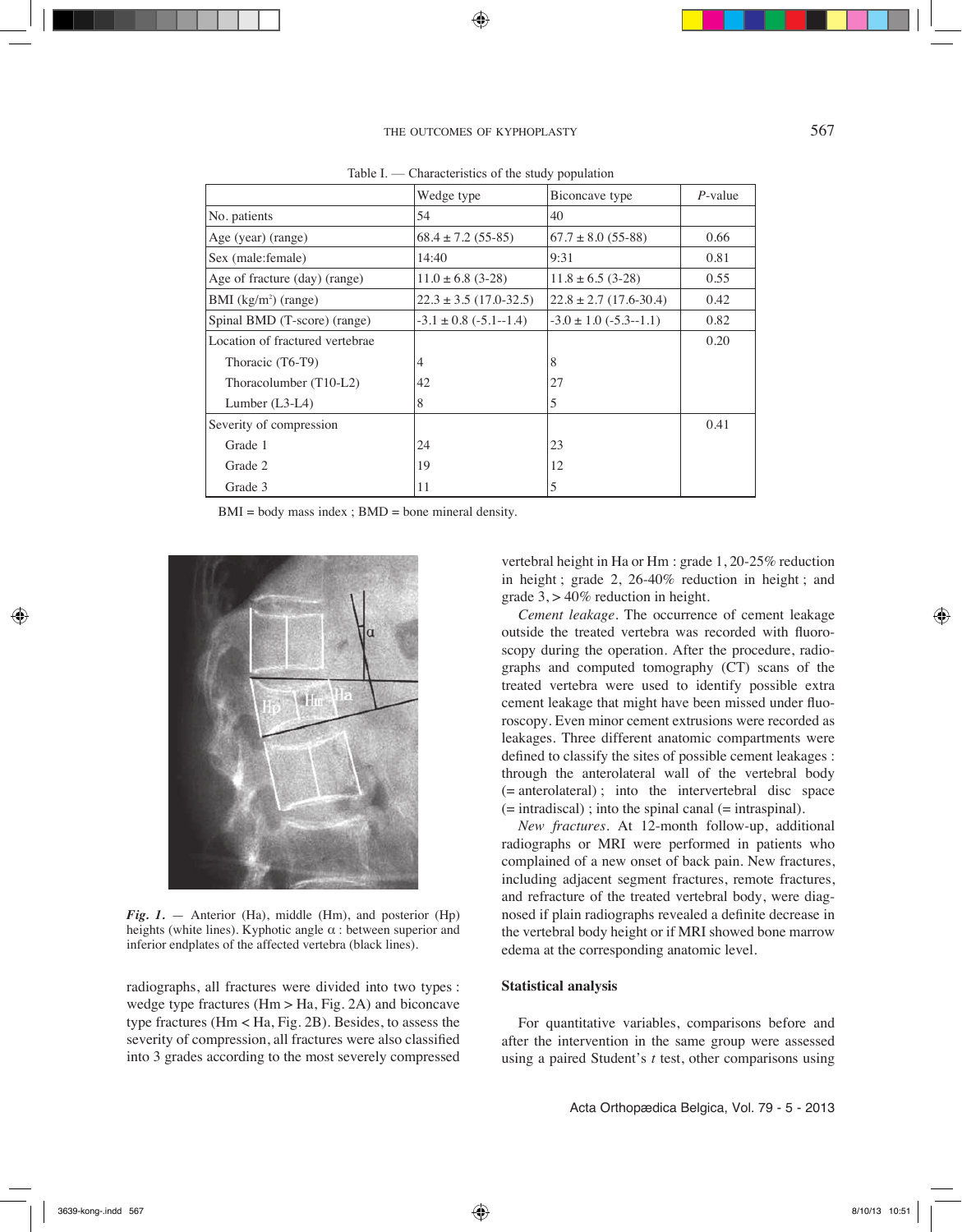

an independent Student's *t*-test. For categorical variables, differences between two groups were evaluated by Fisher's exact test. Pearson's chi-square test was used to detect differences among three groups. Statistical comparisons were carried out using SPSS version 13.0 (SPSS Inc., Chicago, IL, USA). A *p*-value < 0.05 was considered to be statistically significant.

#### **RESULTS**

## **VAS for back pain**

The VAS decreased significantly in both groups. In the wedge type group from  $7.9 \pm 1.1$  before surgery to  $3.2 \pm 0.9$  ( $p < 0.01$ ) one day after surgery, and to  $2.5 \pm 0.9$  at the 12-month follow-up  $(p < 0.01)$ . In the biconcave group from  $8.0 \pm 1.0$ before surgery to  $3.2 \pm 1.1$  ( $p < 0.01$ ) one day after surgery, and to  $2.7 \pm 0.9$  ( $p < 0.01$ ) at the 12 month follow-up. There were no significant differences between the preoperative and the postoperative values in the two groups.

The average preoperative VAS scores were  $8.0 \pm 1.0$ ,  $7.9 \pm 1.1$ , and  $7.8 \pm 1.0$  in grade 1, grade 2, and grade 3 fractures, respectively. One day after



*Fig. 2A.* — Wedge type fracture : Hm > Ha *Fig. 2B*. — Biconcave type fracture : Hm < Ha

surgery, the mean VAS scores were  $3.4 \pm 1.0$ ,  $3.1 \pm 1.0$ , and  $3.1 \pm 1.1$ , respectively. And at the 12-month follow-up, the mean VAS scores were  $2.5 \pm 0.8$ ,  $2.9 \pm 0.9$ , and  $2.5 \pm 1.0$ , respectively. Thus VAS scores showed no significant differences among the 3 groups at preoperative or postoperative assessment.

# **Correction**

In the wedge type group the mean correction (table II) of Ha, Hm, and Hp of the fractured vertebrae was  $25.5 \pm 5.0\%$ ,  $18.5 \pm 3.2\%$  and  $8.8 \pm 2.5\%$ , respectively. In the biconcave type group  $14.0 \pm 3.8\%$ ,  $30.2 \pm 6.4\%$  and  $8.6 \pm 2.6\%$ . The wedge type group had a significantly greater correction of Ha than the biconcave type group  $(p < 0.01)$ , but the biconcave type group had a significantly greater correction of Hm  $(p < 0.01)$ . The correction of Hp was not significantly different between both groups. The mean correction of the kyphotic angle (Table II) was  $7.1 \pm 2.9$  degrees in the wedge type group and  $3.4 \pm 1.6$  degrees in the biconcave type group : the difference between the two groups was significant ( $p < 0.01$ ).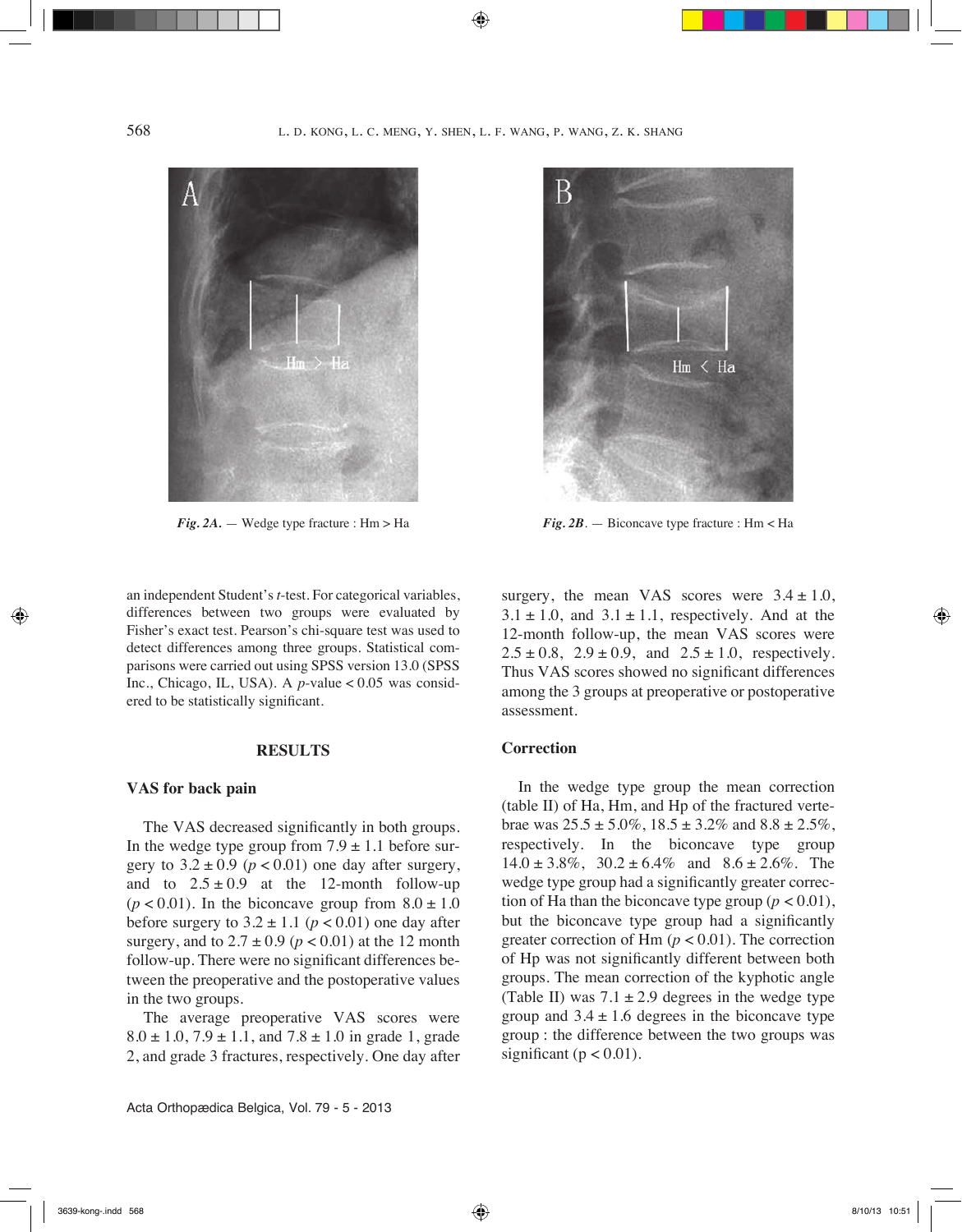## THE OUTCOMES OF KYPHOPLASTY 569

|                | Vertebral height restoration $(\%)$ |                |                | Kyphosis Correction (degree) |
|----------------|-------------------------------------|----------------|----------------|------------------------------|
|                | Ha                                  | Hm             | H <sub>p</sub> |                              |
| Wedge type     | $25.5 \pm 5.0$                      | $18.5 \pm 3.2$ | $8.8 \pm 2.5$  | $7.1 \pm 2.9$                |
| Biconcave type | $14.0 \pm 3.8$                      | $30.2 \pm 6.4$ | $8.6 \pm 2.6$  | $3.4 \pm 1.6$                |
| $P$ -value     | P < 0.01                            | P < 0.01       | $P = 0.60$     | P < 0.01                     |

Table Ⅱ. — Intergroup differences in vertebral height restoration and kyphosis correction

Ha indicates the anterior height ; Hm, the middle height ; Hp, the posterior height.

|                       | Wedge type | Biconcave type | $P$ -value |  |  |
|-----------------------|------------|----------------|------------|--|--|
| Anterolateral leakage |            |                | 0.51       |  |  |
| Intradiscal leakage   |            |                | 0.03       |  |  |
| Intraspinal leakage   |            |                | 0.57       |  |  |
| Total number          |            |                | 0.22       |  |  |

Table III. — The leakage site of each type fractures

## **Cement leakage**

As to cement leakage of all types (Table III), the total numbers were not significantly different between both groups. Similarly, no significant differences existed in anterolateral leakage or intraspinal leakage. However, intradiscal leakage was significantly more prevalent in the biconcave type group than in the wedge type group ( $p = 0.03$ ). None of the patients with cement leakage, especially intraspinal ones, suffered from procedure-related new neurological deficits.

All fractures were classified into three grades according to their severity. There were 47 grade 1, 31 grade 2, and 16 grade 3 fractures. The overall cement leakage rate of KP in 94 treated vertebrae was 23.4%. The incidence of cement leakage in grade 1, grade 2, and grade 3 fractures was 12.8%, 25.8%, and 50.0%, respectively. There was thus a gradually higher risk of cement leakage as the severity of compression increased  $(p < 0.01)$  (Fig. 3).

#### **New fractures**

At the 12-month follow-up, there were 11 (20.4%) new vertebral fractures in the wedge group : 3 refractures, 3 adjacent segment fractures, and 5 remote segment fractures. In the biconcave group there were only 5 (12.5%) new fractures : one



*Fig. 3*. — Rates of cement leakage and corresponding cases numbers in grade 1, 2, and 3 fractures.

refracture, 2 adjacent segment fractures, and 2 remote segment fractures. However, the difference between groups was not significant  $(p = 0.41)$ .

## **DISCUSSION**

OVCFs are the most common fractures in the elderly with osteoporosis. They are painful and lead to progressive spinal deformity. Various morphometric approaches have been explored and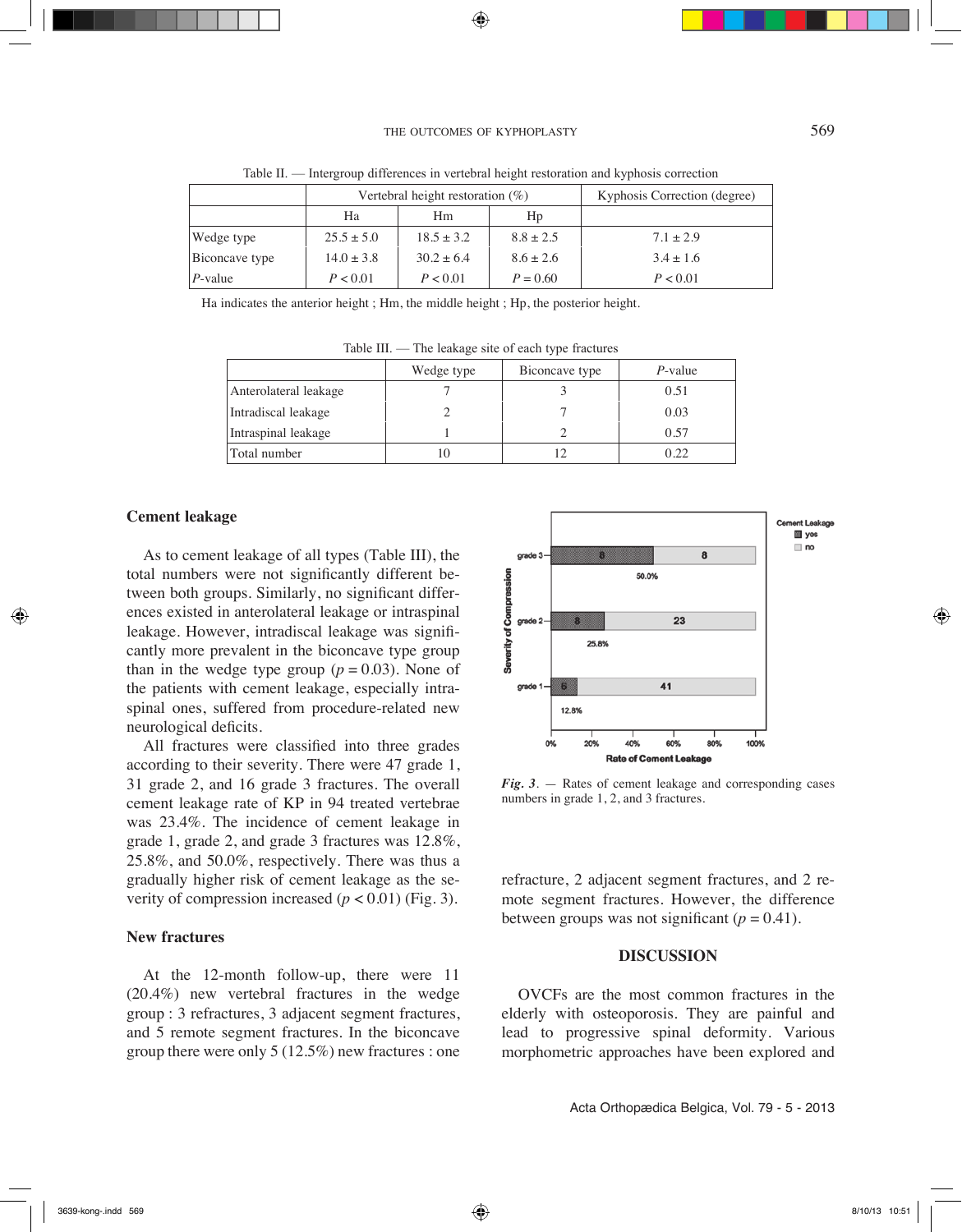employed to detect OVCFs (*4,5,7,17*). Among those approaches, the semiquantitative classification of Genant *et al* (*7*) serves as a fast and reliable system in assessment of vertebral body collapse and is widely used especially in clinical drug trials for osteoporosis treatment and in the epidemiologic evaluation of populations at risk for osteoporosis. The authors attempted at first to investigate surgical outcomes of KP according to this classification. However, this semiquantitative classification of fracture shape and severity of compression is visual, and thus arbitrary. Therefore a quantitative method was used in the current study to measure the exact extent of vertebral height reduction and fracture shapes. Besides, the semiquantitative classification identifies three types of fractures : wedge type, biconcave type, and crush type. Actually, the number of cases in crush type is quite small. Only wedge type and biconcave type fractures were analyzed in this study.

## **Pain relief**

Kyphoplasty provides significant pain relief in patients with OVCFs (*3,11,15*). The current study led to the same conclusion. However, the morphology of the fractures had no prognostic value as to pain relief.

# **Correction**

According to the literature, vertebral body height and local kyphosis are more efficiently corrected by kyphoplasty than by vertebroplasty (*2,13,24*). In the current study, kyphoplasty led to significantly different results in the "wedge" and in the "biconcave" groups, as to the correction of local kyphosis. So the morphological aspects of the fractures help the surgeon to foresee the potential correction.

## **Leakage**

Leakage is the most common complication of kyphoplasty. The incidence is variable and depends on the definition and on the radiological technique (*12,16,23*). In the current study a significantly higher risk of intradiscal cement leakage was revealed in biconcave type fractures. A possible

reason could be that these fractures are usually associated with severe cortical disruption of the upper endplate.

The severity of the fractures was identified as a risk factor for the occurrence of cement leakage. This confirms the findings of Nieuwenhuijse *et al* (*18*). Thus, special measures must be taken in patients with severe vertebral fractures, especially those with more than 40% reduction in vertebral height. The risk of cement leakage and its potential sequelae can be reduced by positioning the needle tip away from the cortical disruption and using the appropriate viscosity of bone cement (*1,8*).

## **New fractures**

Though most leakages are clinically asymptomatic, it has been suggested that cement leaks into the adjacent intervertebral disc space affect the mechanical loading of either the disc or adjacent vertebra, which may predispose the patient to adjacent segment fracture (*10,14,19*). However, Syed *et al* (*22*) have reported that a small amount of cement into the disc does not increase the incidence of adjacent segment fractures.

At final follow-up the authors noted 3 adjacent segment fractures in the wedge type group, and 2 in the biconcave type group : numbers too small to draw conclusions.

More striking, in the assessment of the total number of new fractures, there was a tendency toward a higher rate in the wedge type group. The authors hypothesized that wedge type fractures had a better restoration of anterior vertebral height, which may increase soft-tissue tension around the vertebral body, lead to an increased load on the vertebra, and result in new vertebral fractures at last. However, this conclusion could not be drawn confidently, as the difference between the two groups was not statistically significant due to the relatively small number of new fractures. The authors hope to confirm this speculation by conducting a study on new fractures in a larger group. If a better restoration of Ha indicates a higher incidence of new fractures, it seems that the amount of deformity correction is not as important as was thought, and surgeons may not need to aim for perfect radiographic improvement.